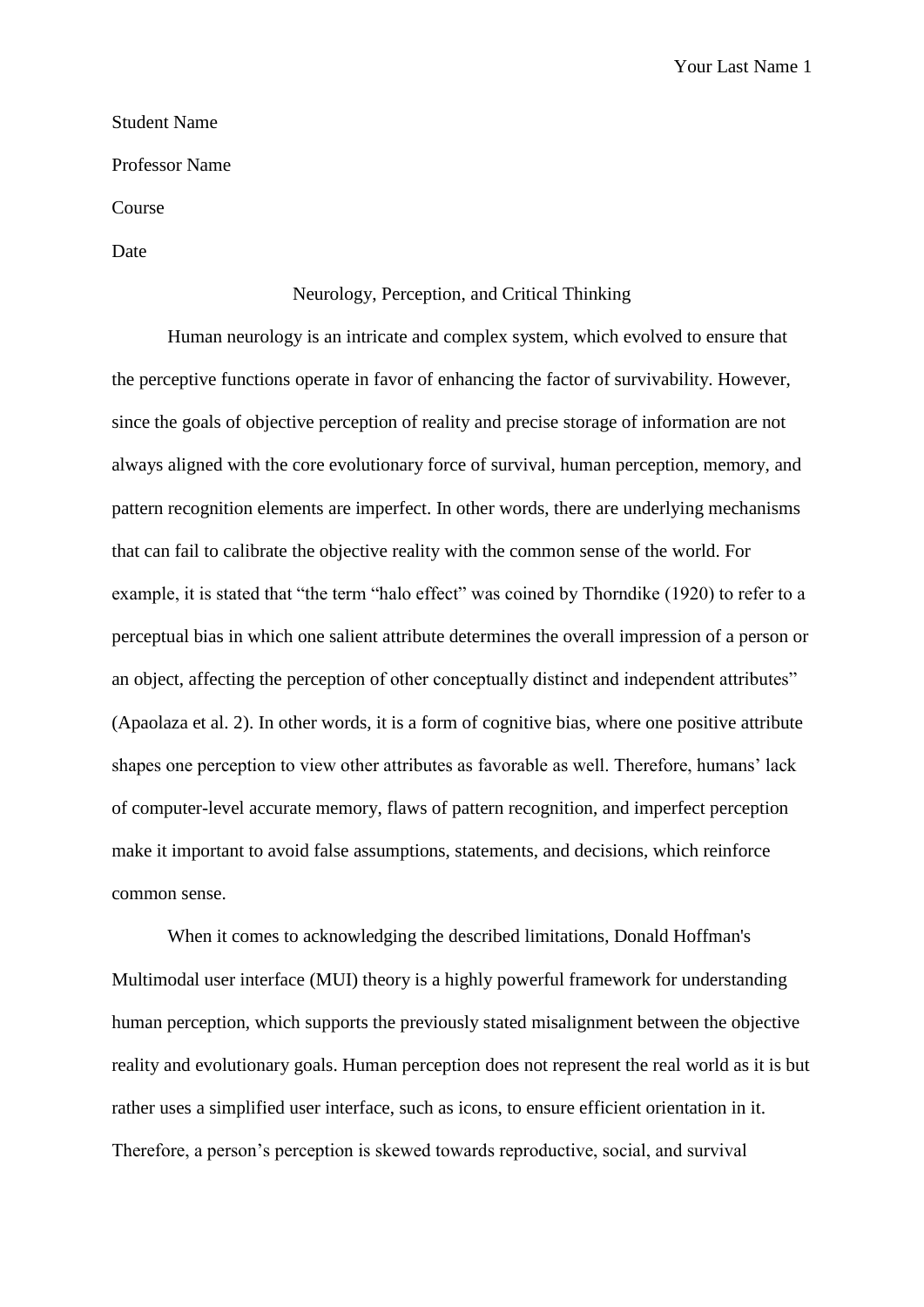Your Last Name 2

elements more than factors, which have a lesser role in advancing these objectives. Plato's allegory of the cave also describes how shadows cast by real objects do not always represent the true reality. Therefore, both Donald Hoffman's Multimodal user interface theory and Plato's allegory of the cave emphasize the fact that human perception is not reliable to observe reality since it is designed for differential, evolutionary purposes. However, these two examples are different in terms of one indicating the primary purpose of perception, whereas the allegory is mostly about intelligence and wisdom. Therefore, the biggest difference is that the allegory explores the challenge experienced by an enlightened person to explain the objective reality to someone unenlightened.

In conclusion, it should be noted that since human perception is not aligned with a representation of objective reality and truth, there are a number of obstacles to critical thinking. These include egocentric thinking, groupthink, social conditioning, or drone mentality. All of them limit an individual's attention paid to the world and circumstances around him or her. The questioning of decisions and choices is not made, which prevents critical thought. Therefore, one can develop a simplistic framework of the surroundings or issues, which leads to biased perception. Critical thinking is of paramount importance to overcome these barriers because it seeks truth, questions every aspect of knowledge, and accounts for limitations of human perception. Such an approach can be used to reduce the overall bias by encouraging and facilitating its application in all regards of human life. Bias and failure to recognize truth are always harmful, which is why critical thinking is a solution to recognize these pitfalls of human neurology and systematically build knowledge reflective of reality.